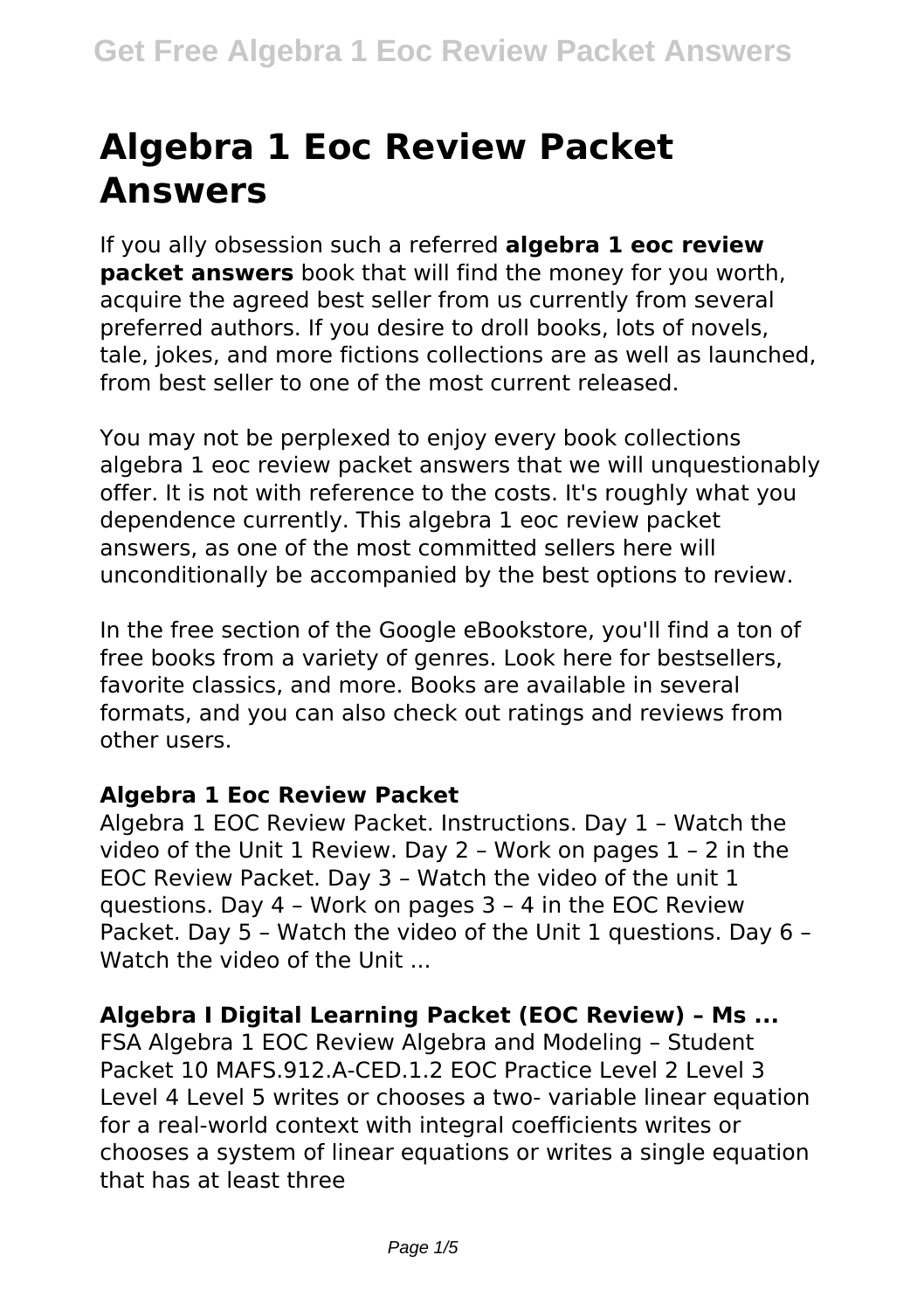#### **FSA Algebra I End-of-Course Review Packet**

Algebra 1: EOC Review Packet Solving Linear Equations Solve the following equations for n. 1.  $2(2n + 3) + n = -5n + 12$ . n 4 −3=7−n Solving Literal Equations 3. Solve for E. F + V = E + 2 4. Solve for r. A=πr2 5. Solve for x. ax2 + bx + c = 0 Exponent Properties 6. Simplify.  $9x4y \cdot 3x5y-8$  7. Fill in the blanks to make a true statement.

## **Algebra 1: EOC Review Packet - Manatee School for the Arts**

FSA Algebra 1 EOC Review 2017 – 2018 Algebra and Modeling – Student Packet 3 MAFS.912.A-APR.1.1 EOC Practice Level 2 Level 3 Level 4 Level 5 adds two polynomials with integral coefficients, including adding when multiplying a constant to one or both polynomials using the distributive property is required adds and subtracts polynomials,

## **FSA Algebra I End-of-Course Review Packet**

FSA Algebra 1 EOC Review 2017 - 2018 Statistics, Probability, and the Number System – Student Packet 10 MAFS.912.S-ID.1.1 EOC Practice Level 2 Level 3 Level 4 Level 5 identifies dot plots, histograms, and box plots for a given set of data in a real-world context uses real-world data (represented in a table or in another display) to create

## **FSA Algebra I End-of-Course Review Packet**

FSA Algebra 1 EOC Review Algebra and Modeling – Teacher Packet 3 MAFS.912.A-APR.1.1 EOC Practice Level 2 Level 3 Level 4 Level 5 adds two polynomials with integral coefficients, including adding when multiplying a constant to one or both polynomials using the distributive property is required adds and subtracts polynomials,

#### **FSA Algebra I End-of-Course Review Packet Answer Key**

FSA Algebra 1 EOC Review 2016-2017 Algebra and Modeling – Teacher Packet 3 MAFS.912.A-APR.1.1 EOC Practice Level 2 Level 3 Level 4 Level 5 adds two polynomials with integral coefficients, including adding when multiplying a constant to one or both polynomials using the distributive property is required adds and subtracts polynomials,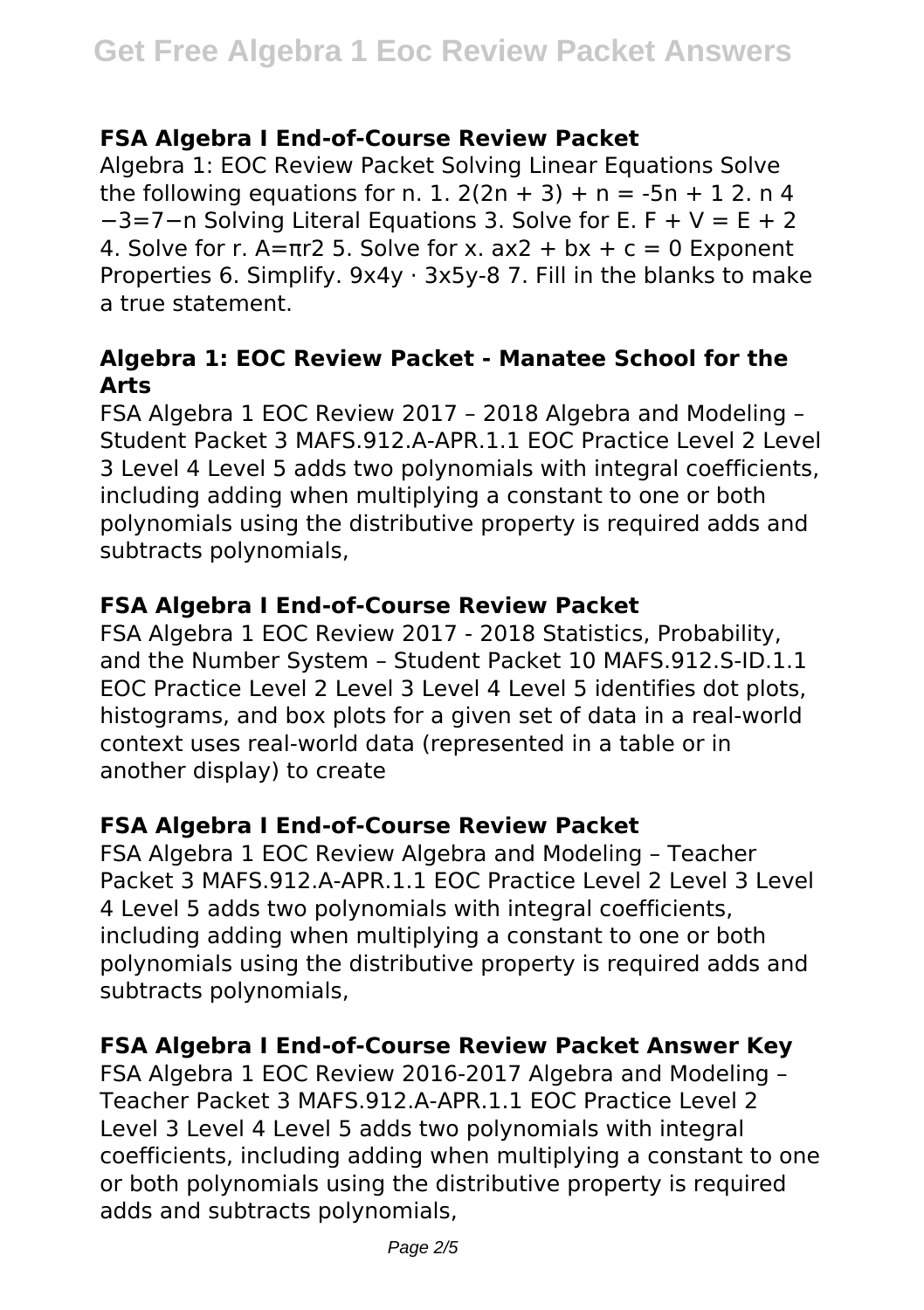## **FSA Algebra I End-of-Course Review Packet Answer Key**

Algebra I EOC Review Booklet . 1. Find the difference between the polynomials. ID: 263217 — Standard: GSE A-APR.1 (−5 ...

## **ANSWER KEY Algebra I EOC**

FSA Algebra 1 EOC Review 2016-2017 Algebra and Modeling – Student Packet 11 MAFS.912.A-CED.1.2 EOC Practice Level 2 Level 3 Level 4 Level 5 writes or chooses a two- variable linear equation for a real-world context with integral coefficients writes or chooses a system of linear equations or writes a single equation that has at least three

## **FSA Algebra I End-of-Course Review Packet**

Play this game to review Algebra I. Latisha is 5 years older than Wanda. Three years ago Wanda was 8a years. How old is Latisha now? Preview this quiz on Quizizz. - Algebra 1 EOC Review DRAFT. K - University grade. 1348 times. Mathematics. 63% average accuracy. 3 years ago. lastokes. 5. Save. Edit. Edit. Algebra 1 EOC Review DRAFT.

## **Algebra 1 EOC Review | Algebra I Quiz - Quizizz**

ALGEBRA I END-of-COURSE PRACTICE Division of Mathematics, Science, and Advanced Academic Programs Page 7 of 39 17. Which of the following equations describes the same function in the table below? A. y =5x-2 B. 2 5 1 y = x- C. y =5x+2 D. 2 5 1  $y = x + 18$ . According to the graph, which statement best describes the slope? A.

# **ALGEBRA I END OF COURSE**

This guide is designed to help explain the different item types, tools, and features of the FSA Algebra 1 EOC. Download Algebra 1 Practice Test Guide; Access Algebra 1 Practice Test Review Sessions Prepare for the assessment by clicking one of the links below to view our recorded review sessions. Part 1 - Equations and Inequalities, Linear and ...

# **Algebra 1 EOC - FLVS**

Algebra 1 Name \_\_\_\_ ©t X290 1Q3r 8Kju TtGaP ZSZoXfjt swDa Zrze b PLCLqCk.y y WALlPlG grLicgRhMtAsa TrKeBsxeQrWvAe4d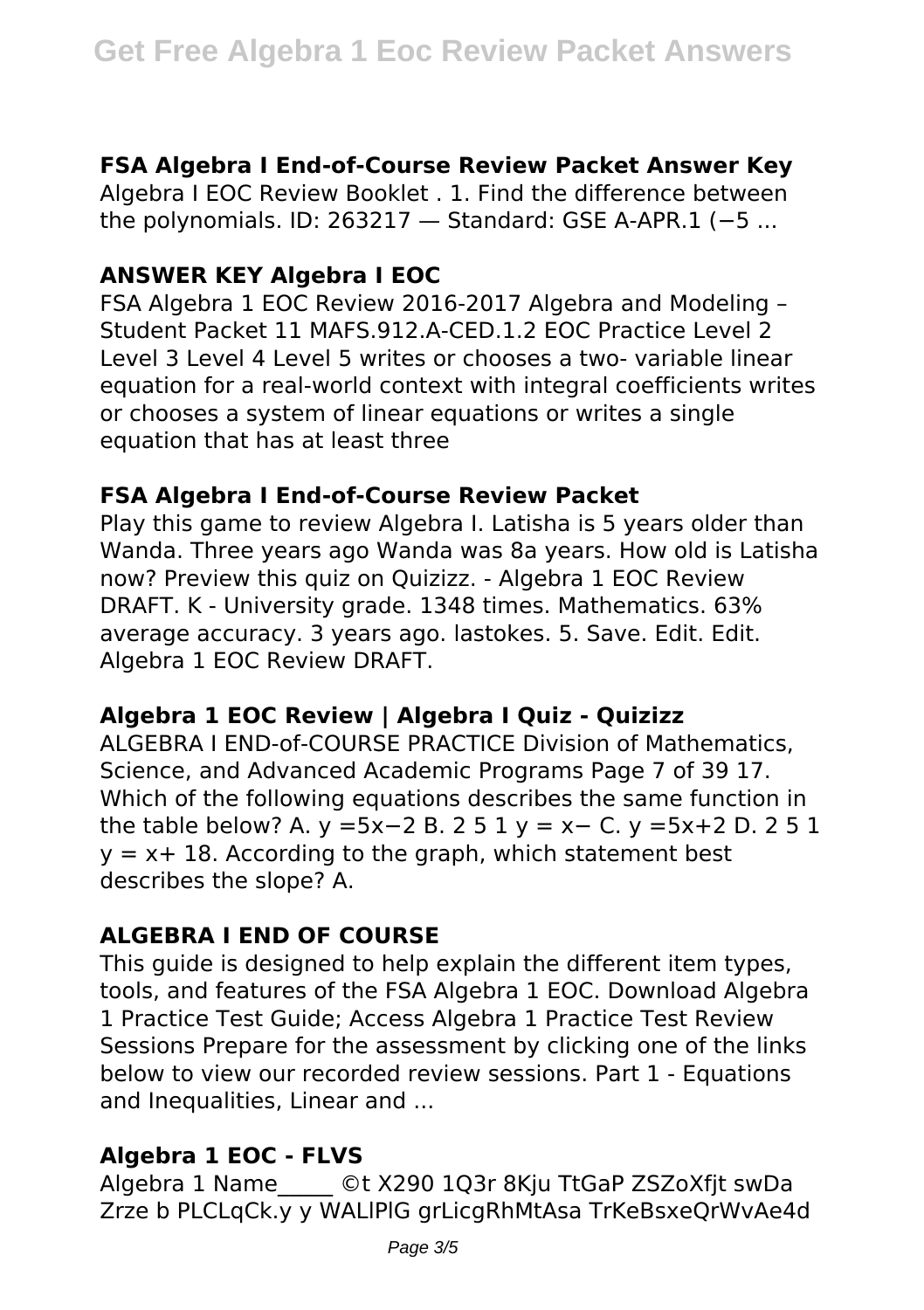j.P Review of Algebra 1 \* Placement Test Review

# **Algebra 1 - Complete Review of Algebra 1**

HOMEWORK PRACTICE (Answers in the back of the review packet) 17) What is the value of y for the line that has a slope of 1 and goes through the points  $(-4, y)$  and  $(-2, 8)$ ? a) 12 b) 6. c)  $-6$ d) 1. 18) Identify the slope of each line. A)  $y = \frac{3}{4}x$  B)  $5x - 10y =$ 20. 19) The graph of the line  $v=2x - 3$  is shown below.

## **THE GIANT ALGEBRA I EOC REVIEW - slps.org**

FSA Algebra 1 EOC Review Functions and Modeling – Teacher Packet 7 MAFS.912.F-IF.1.1 EOC Practice Level 2 Level 3 Level 4 Level 5 uses the definition of a function to identify whether a relation represented by a graph, a table, mapping, diagrams, or sets of ordered pairs is a function demonstrates understanding that a

## **Functions and**

FSA Algebra 1 EOC Review 201 7-201 8 Functions and Modeling – Student 3 MAFS.912.F-BF.2.3 EOC Practice Level 2 Level 3 Level 4 Level 5 identifies the graph, the equation, or ordered pairs of a linear, quadratic, or exponential function with a vertical or horizontal shift identifies the graph of a linear or quadratic function with a vertical or horizontal stretch or shrink; determines the ...

## **2018 MAFS A1 EOC Review Functions and Modeling - Student ...**

FSA Algebra 1 EOC Review 2017 – 2018 Algebra and Modeling – Student Packet 3 MAFS.912.A-APR.1.1 EOC Practice Level 2 Level 3 Level 4 Level 5 adds two polynomials with integral coefficients, including adding when multiplying a constant to one or both polynomials using the distributive property is required adds and subtracts polynomials, including adding or subtracting when one or both ...

# **EOC Review (Algebra) - Student Packet 2018.pdf - FSA ...**

Algebra 1 Review Study Guide - Online Course / Basic Overview – EOC & Regents – Common Core - Duration: 2:12:10. The Organic Chemistry Tutor 381,183 views